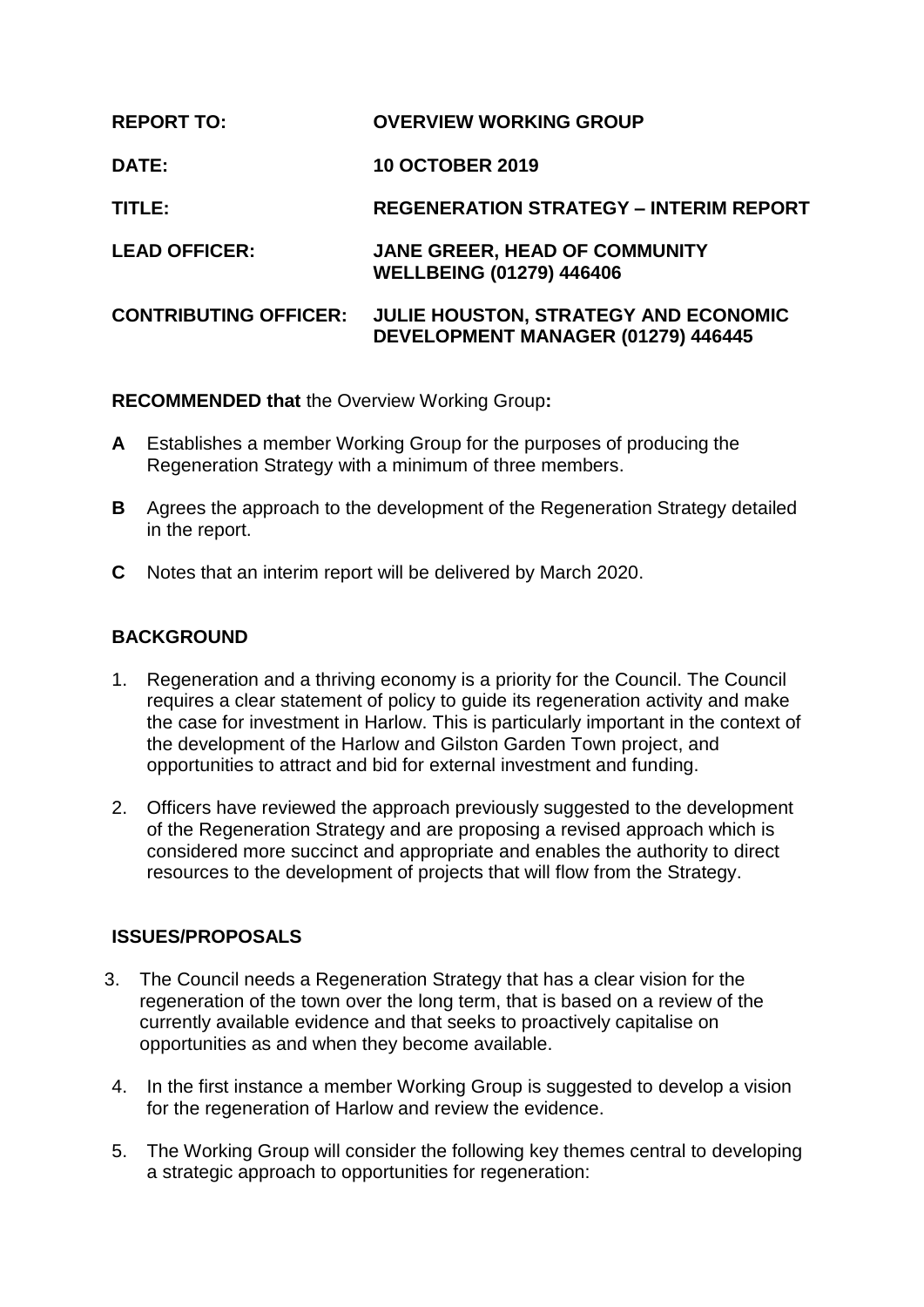- a) Infrastructure;
- b) Town Centre;
- c) Neighbourhood Renewal;
- d) Employment and Skills;
- e) Arts and Culture;
- f) The role of public sector assets; and
- g) Third sector support and community leadership
- 6. Councillors are invited to consider whether there are any additional themes that should be included.
- 7. Each theme will develop a series of key projects to deliver the aspirations of that theme as the opportunities arise.
- 8. It is suggested that the Working Group comprise of at least three Councillors and that the group will consult with key Portfolio Holders to develop the Vision and themes appropriate to them.
- 9. The Strategy will be subject to review on a bi-annual basis.
- 10. The Working Group will be convened at the earliest opportunity to commission the required evidence base, develop its work plan and schedule of meetings to achieve the work plan.

#### **IMPLICATIONS**

**Environment and Planning (Includes Sustainability)** None specific. **Author: Andrew Bramidge, Head of Environment and Planning**

**Finance (Includes ICT, and Property and Facilities)** None specific. **Author: Simon Freeman, Head of Finance and Deputy to the Chief Executive**

**Housing** As outlined in the report. **Author: Andrew Murray, Head of Housing**

**Community Wellbeing (Includes Equalities and Social Inclusion)** As contained within the report. **Author: Jane Greer, Head of Community Wellbeing**